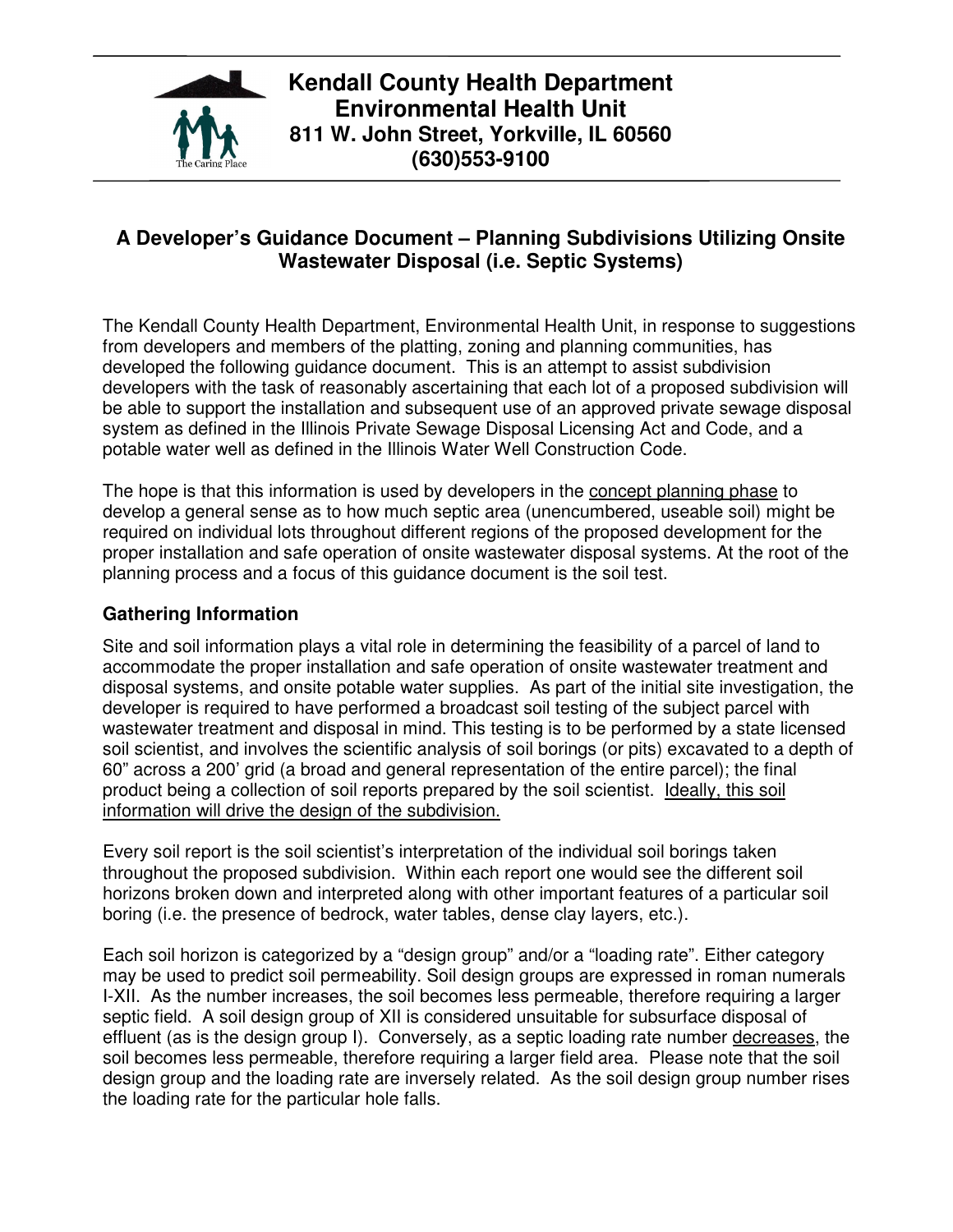The Kendall County Health Department reads each soil report on the premise of the worst case scenario (least permeable) soil profile down to a minimum of 42" below grade. This soil design group or loading rate number is then considered to represent the soil boring. The Department then attempts to identify soil trends throughout the subdivision to help determine the predominant soil types by which we make our recommendations.

## **Applying the Information**

County and State code provides for the sizing of onsite wastewater treatment and disposal systems (septic systems) based on the combination of soil permeability and the number of bedrooms in a home for each given lot. According to code, a single bedroom is estimated to generate 200 gallons of wastewater per day (gpd). Therefore, a 3 bedroom home will generate an estimated 600 gallons per day (3 bedrooms x 200 gpd), whereas a 4 bedroom home will generate an estimated 800 gallons per day (4 bedrooms x 200 gdp). If larger homes will be permitted in the proposed subdivision, it is important to remember that the septic systems will also need to be increased in size in order to compensate for the potential increase in wastewater volume.

The following chart represents the average amount of combined space used for a primary septic system and secondary leach field utilizing a **conventional, non-mechanical septic tank and a standard gravel drain field**. These figures have been calculated for 3, 4, or 5 bedroom homes and contain a 10% "insurance factor".

| <b>SOIL DESIGN GROUP/</b> | <b>AVERAGE LAND SPACE RECOMMENDED*</b> |                         |                        |
|---------------------------|----------------------------------------|-------------------------|------------------------|
| <b>LOADING RATE</b>       | <b>3 BEDROOMS</b>                      | <b>4 BEDROOMS</b>       | <b>5 BEDROOMS</b>      |
| XI / 0.27                 | 20,000 ft <sup>2</sup>                 | 22,000 ft <sup>2</sup>  | 24,000 ft <sup>2</sup> |
| X/0.40                    | 13,513 ft <sup>2</sup>                 | 14,864 ft <sup>2</sup>  | 16,216 ft <sup>2</sup> |
| IX / 0.45                 | 12,027 ft <sup>2</sup>                 | 13,229 ft <sup>2</sup>  | 14,432 ft <sup>2</sup> |
| <b>VIII</b> / 0.52        | 10,405 ft <sup>2</sup>                 | 11,356 ft <sup>2</sup>  | 12,486 ft <sup>2</sup> |
| VII / 0.62                | 8,783 ft <sup>2</sup>                  | $9,662$ ft <sup>2</sup> | 10,541 ft <sup>2</sup> |
| VI, 0.69                  | 7,838 ft <sup>2</sup>                  | $8,621$ ft <sup>2</sup> | 9,405 ft <sup>2</sup>  |
| V / 0.75                  | 7,162 ft <sup>2</sup>                  | 7,878 ft <sup>2</sup>   | 8,595 ft <sup>2</sup>  |
| IV / 0.84                 | 6,486 ft <sup>2</sup>                  | 7,135 ft <sup>2</sup>   | 7,784 ft <sup>2</sup>  |

**\*Note: "Average Land Space" is not to be considered as lot size, but the area potentially necessary to accommodate a conventional septic system, with room for future expansion - under ideal conditions.** 

Although the Department considers one design group or loading rate number to represent each boring, it is important to note that other factors may influence the proper installation and safe operation of individual septic systems.

If larger homes, swimming pools, tennis courts or outbuildings, etc. are anticipated to be constructed, or if trees would interfere with installation of an on-site sewage disposal system, larger lots might be recommended to assure ample, useable soil area. It is also important to consider that a 75 foot radius must be maintained between the well and any subsurface seepage field (including those wells established on neighboring lots). The private water well alone has the potential to take up to 17,663 ft² of lot space (based on the requirement to maintain prescribed setback distances from the components of septic systems), further shrinking the available space necessary to accommodate a primary and secondary septic field area. See the illustration below.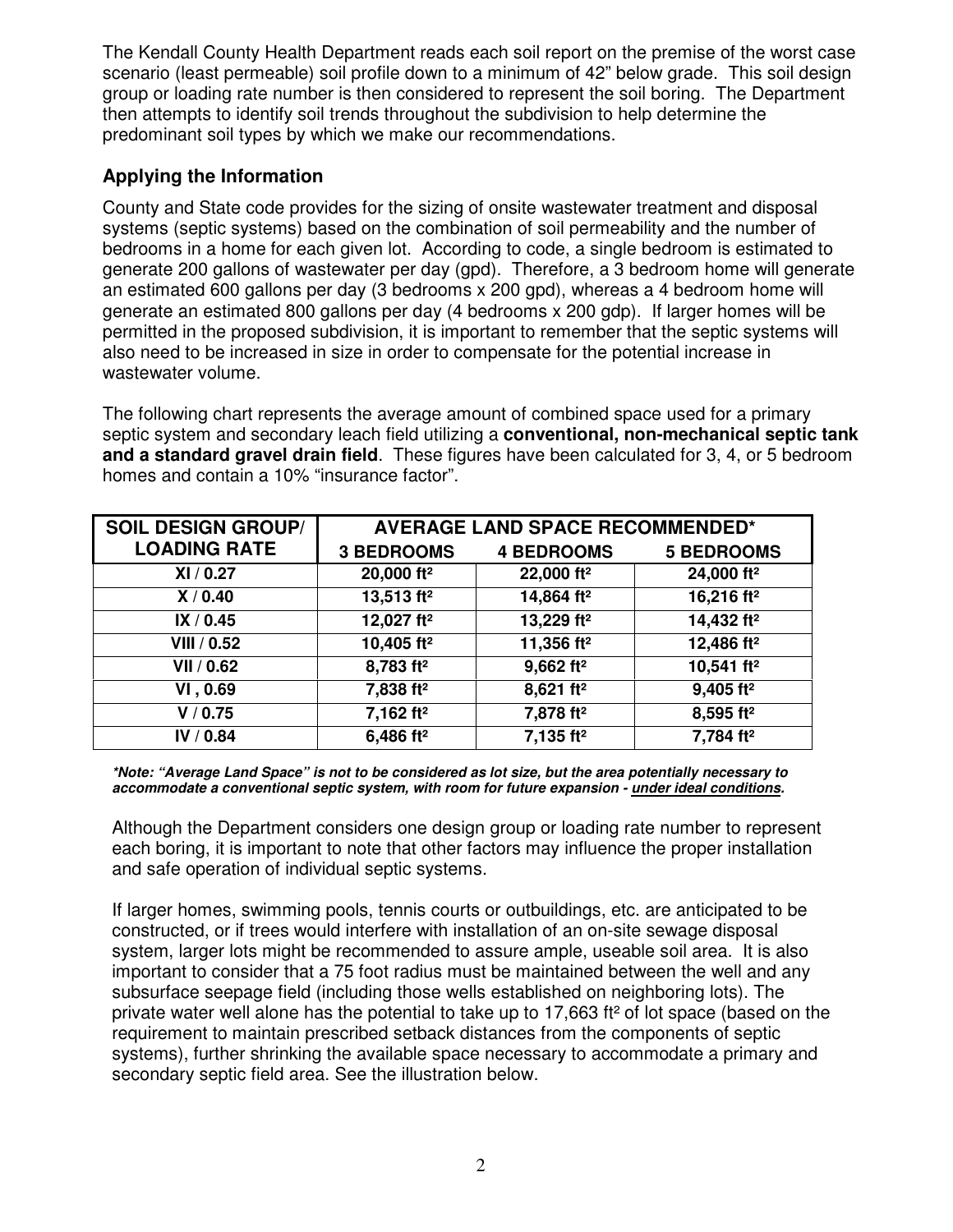

**Caution:** The septic field areas (or "envelopes") must be protected at all times from construction traffic and building materials – including soil spoilage.

Driving heavy construction equipment or piling excavated soil over the proposed septic field location can have detrimental and lasting effects on the permeability of the soil. It is the owner's responsibility to insure that the septic field area is roped off to protect it from this construction activity. Therefore, small lot sizes with roped-off septic areas can potentially limit the mobility of equipment during the construction of the new home making it more difficult to complete some aspects of the home building project.

#### **Special Considerations**

The required area for a septic system may be reduced by using different septic system materials or components (i.e. chamber leach line systems, aerobic treatment units, raised filter beds, etc.). Although this may be the case, this Department wants to stress that, due to other lot constraints not considered in the generation of this data, septic systems on many lots may require more area than anticipated at the preliminary stages of planning the development.

A recommendation for larger lot sizes might be made when certain site conditions indicate the need to do so. Site conditions that could negatively impact the proper installation and safe operation of a septic system (dictating the need for additional septic area and/or the use of expensive, "alternative" septic systems), include but are not limited to:

- Shallow ground water or an observed groundwater table. Will there be a need for lot owners to install a curtain drain to lower the water table, and if so, how and where will the clear water be discharged? Are above grade systems an option (i.e. mounds or raised filter bed systems)?
- Lot topography (i.e., slope). Must the effluent be pumped under pressure to any part of the distribution system? Is only a small part of a lot suitable for a subsurface field?
- Proximity to flood plains, water sheds, and storm water retention ponds.
- Accessory structures. Some not only take up useable septic area, but have setback zones around them that must be kept free from any septic component (i.e. in-ground pools).
- The presence of shallow bedrock (less than 4' from grade). This feature can eliminate the ability to perform subsurface disposal of wastewater effluent. Could above grade systems be an option?
- Heavily wooded areas. Ideally, a septic system should be installed in an area free from trees.
- Will homes in the subdivision be permitted to have garbage grinders? If so, an extra septic tank will be required and the septic field will need to be increased in size by 25% in order to meet state and county code.